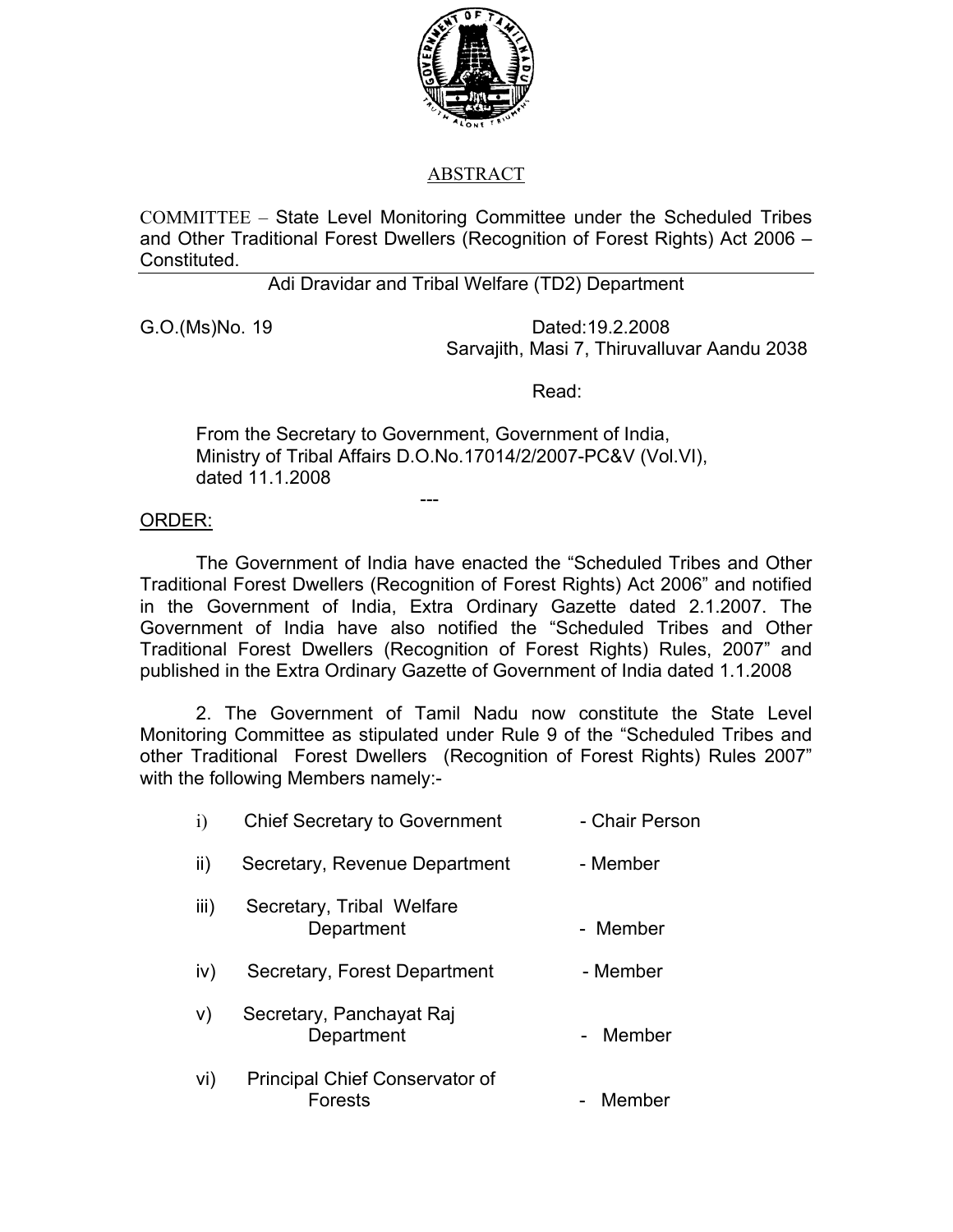- vii) Thiru K.Kaliappan, Thiru K.Kaliappan, Thiru K.Kaliappan, Thiru Member S/o P.Kuppa Gounder, Chengadu,Edapuli Nadu Powerkadu Post, Kollimalai Namakkal District
- viii) Thiru K.Karthikesan, Thiru K.Karthikesan, Thiru Shahar Member S/o G.Kali, Puthur Village, Mangalam Post, Yelagiri Hills Vellore District
- ix) Tmt.Vasamalli, etc. and Tmt.Vasamalli, W/o Pothalikuttan, 4,Kasmanthu, Thodar Village, Nilgiris District
- x) Commissioner of Tribal Welfare Member Secretary

 3. The State Level Monitoring Committee Constituted in Para 2 above shall carry out the following functions namely:-

- a) devise criteria and indicators for monitoring the process of recognition and vesting of forest rights;
- b) Monitor the process of recognition, verification and vesting of forest rights in the State;
- c) Furnish a six monthly report on the process of recognition, verification and vesting of forest rights and submit to the nodal agency such returns and reports as may be called for by the nodal agency;
- d) On receipt of a notice as mentioned in Section 8 of the Act, take appropriate actions against the concerned authorities under the Act;
- e) Monitor resettlement under sub-section (2) of section 4 of the Act.

 4. The Commissioner of Tribal Welfare being the Member Secretary will organize the State Level Monitoring Committee and record the proceedings thereon.